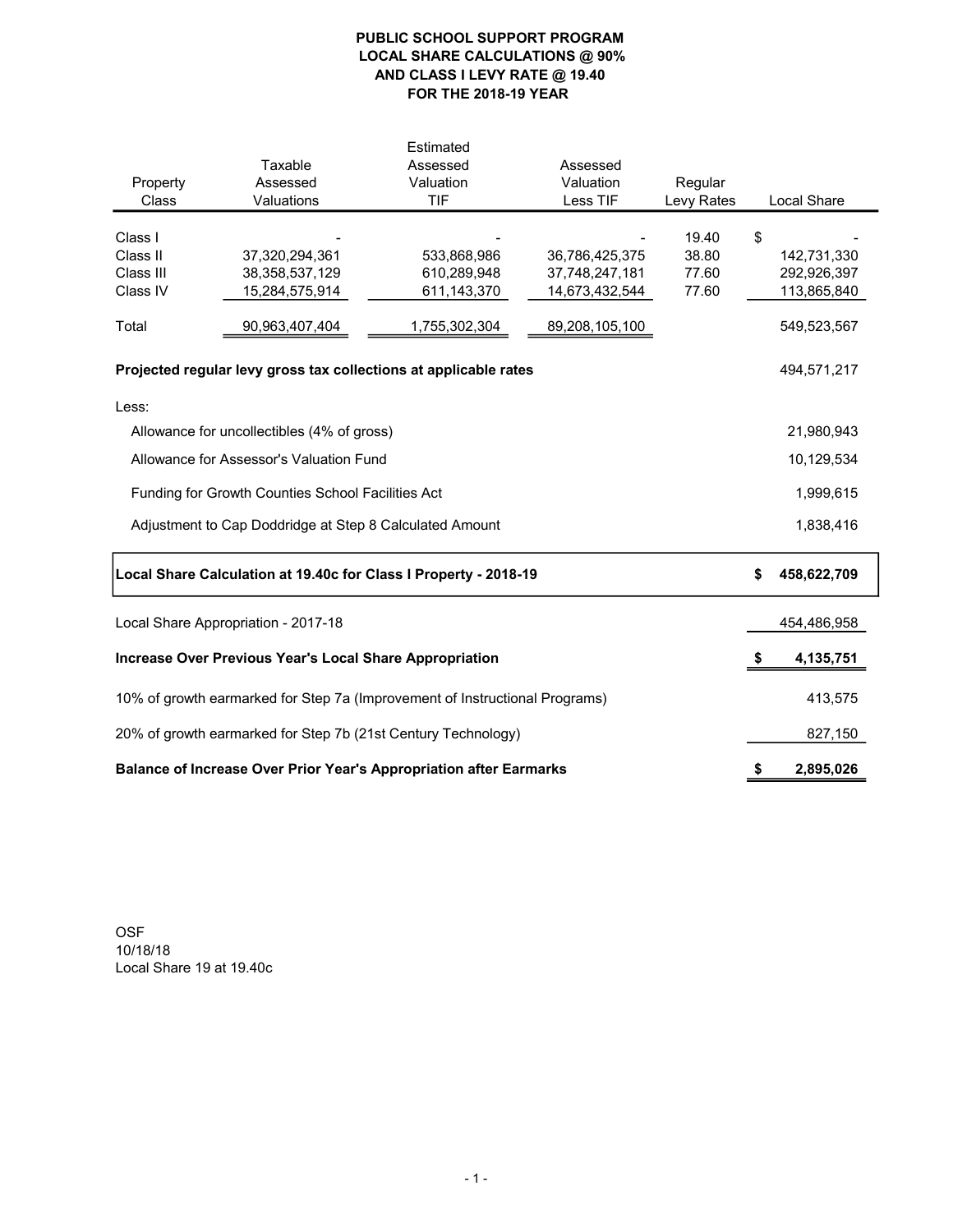|                     | Class I        |           |           | Class II    |                              |             |
|---------------------|----------------|-----------|-----------|-------------|------------------------------|-------------|
|                     | <b>Taxable</b> | Assessed  | Assessed  | Proj. Tax   | Taxable                      | Assessed    |
|                     | Assessed       | Valuation | Valuation | Collections | Assessed                     | Valuation   |
| County              | Valuation      | TIF       | Less TIF  | @ 19.40     | Valuation                    | TIF         |
| Barbour             |                |           |           |             | 289,879,679                  |             |
| Berkeley            |                |           |           |             | 3,271,534,930                |             |
| Boone               |                |           |           |             | 240,649,704                  |             |
| <b>Braxton</b>      |                |           |           |             | 229,237,918                  |             |
| <b>Brooke</b>       |                |           |           |             | 317,693,617                  |             |
|                     |                |           |           |             |                              |             |
| Cabell              |                |           |           |             | 1,450,447,076                | 6,507,920   |
| Calhoun             |                |           |           |             | 94,437,376                   |             |
| Clay                |                |           |           |             | 76,906,820                   |             |
| Doddridge           |                |           |           |             | 147,639,558                  |             |
| Fayette             |                |           |           |             | 629,593,548                  |             |
| Gilmer              |                |           |           |             | 92,422,296                   |             |
| Grant               |                |           |           |             | 268,590,580                  |             |
| Greenbrier          |                |           |           |             | 892,801,374                  | 225,253,760 |
| Hampshire           |                |           |           |             | 736,816,404                  |             |
| Hancock             |                |           |           |             | 422,570,120                  |             |
|                     |                |           |           |             |                              |             |
| Hardy               |                |           |           |             | 448,273,268<br>1,419,737,374 | 31,404,990  |
| Harrison<br>Jackson |                |           |           |             |                              |             |
| Jefferson           |                |           |           |             | 534,316,770<br>2,272,882,100 |             |
| Kanawha             |                |           |           |             |                              |             |
|                     |                |           |           |             | 3,784,736,888                |             |
| Lewis               |                |           |           |             | 315,460,104                  |             |
| Lincoln             |                |           |           |             | 252,668,885                  |             |
| Logan               |                |           |           |             | 298,794,386                  |             |
| Marion              |                |           |           |             | 1,213,902,590                | 7,445,390   |
| Marshall            |                |           |           |             | 519,793,621                  | 59,590      |
| Mason               |                |           |           |             | 438,236,066                  |             |
| McDowell            |                |           |           |             | 46,475,750                   |             |
| Mercer              |                |           |           |             | 807,884,282                  |             |
| Mineral             |                |           |           |             | 595,372,475                  |             |
|                     |                |           |           |             | 144,550,286                  |             |
| Mingo               |                |           |           |             |                              |             |
| Monongalia          |                |           |           |             | 2,596,603,277                | 32,079,930  |
| Monroe              |                |           |           |             | 322,166,034                  |             |
| Morgan              |                |           |           |             | 672,664,806                  |             |
| Nicholas            |                |           |           |             | 411,900,388                  |             |
| Ohio                |                |           |           |             | 945,000,066                  | 1,703,650   |
| Pendleton           |                |           |           |             | 315,619,208                  |             |
| Pleasants           |                |           |           |             | 146,094,454                  |             |
| Pocahontas          |                |           |           |             | 291,376,674                  |             |
| Preston             |                |           |           |             | 733,538,016                  |             |
| Putnam              |                |           |           |             | 1,756,339,924                | 125,777,806 |
|                     |                |           |           |             |                              |             |
| Raleigh             |                |           |           |             | 1,303,002,544                | 101,724,600 |
| Randolph            |                |           |           |             | 564,260,406                  |             |
| Ritchie             |                |           |           |             | 235,676,003                  |             |
| Roane               |                |           |           |             | 278,492,716                  |             |
| Summers             |                |           |           |             | 239, 117, 112                |             |
| Taylor              |                |           |           |             | 374,588,750                  |             |
| Tucker              |                |           |           |             | 210,672,591                  |             |
| Tyler               |                |           |           |             | 171,559,864                  |             |
| Upshur              |                |           |           |             | 500,202,832                  |             |
| Wayne               |                |           |           |             | 540,778,001                  |             |
| Webster             |                |           |           |             | 72,325,172                   |             |
| Wetzel              |                |           |           |             | 263,355,238                  |             |
| Wirt                |                |           |           |             | 101,986,750                  |             |
| Wood                |                |           |           |             | 1,924,178,602                |             |
| Wyoming             |                |           |           |             | 94,489,088                   | 1,911,350   |
|                     |                |           |           |             |                              |             |
| Total               |                |           |           |             | 37,320,294,361               | 533,868,986 |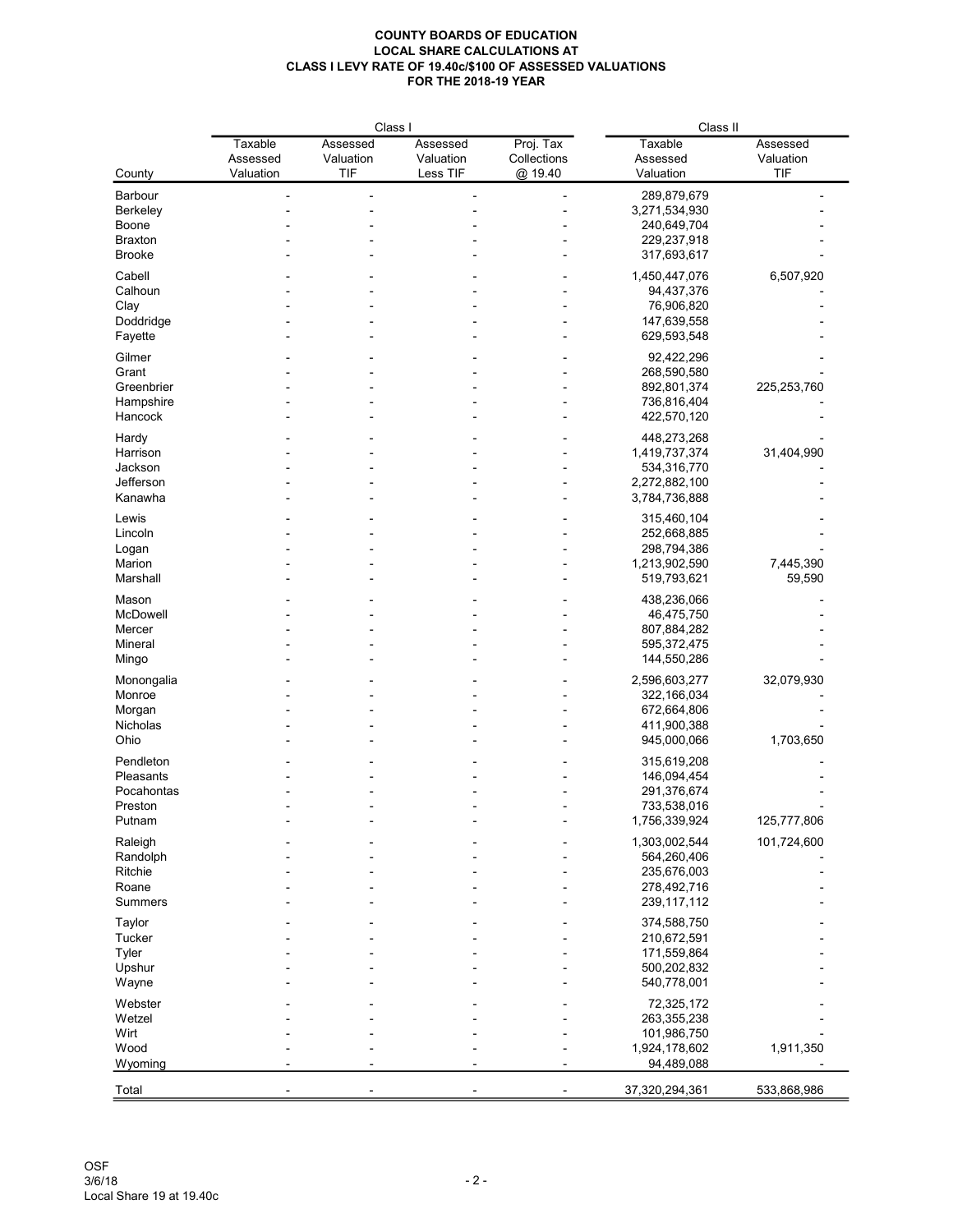|                 | Class II                     |                        | Class III                    |                |                              |                         |
|-----------------|------------------------------|------------------------|------------------------------|----------------|------------------------------|-------------------------|
|                 | Assessed                     | Proj. Tax              | Taxable                      | Assessed       | Assessed                     | Proj. Tax               |
|                 | Valuation                    | Collections            | Assessed                     | Valuation      | Valuation                    | Collections             |
| County          | Less TIF                     | @38.80                 | Valuation                    | TIF            | Less TIF                     | @.77.60                 |
| Barbour         | 289,879,679                  | 1,124,733              | 332,275,748                  |                | 332,275,748                  | 2,578,460               |
| Berkeley        | 3,271,534,930                | 12,693,556             | 1,722,784,311                | 12,809         | 1,722,771,502                | 13,368,707              |
| Boone           | 240,649,704                  | 933,721                | 565,663,041                  |                | 565,663,041                  | 4,389,545               |
| <b>Braxton</b>  | 229,237,918                  | 889,443                | 362,600,064                  |                | 362,600,064                  | 2,813,776               |
| <b>Brooke</b>   | 317,693,617                  | 1,232,651              | 261,780,588                  |                | 261,780,588                  | 2,031,417               |
| Cabell          | 1,443,939,156                | 5.602.484              | 967,512,163                  | 14,218,778     | 953,293,385                  | 7,397,557               |
| Calhoun         | 94,437,376                   | 366,417                | 106,277,232                  |                | 106,277,232                  | 824,711                 |
| Clay            | 76,906,820                   | 298,398                | 144,903,198                  |                | 144,903,198                  | 1,124,449               |
| Doddridge       | 147,639,558                  | 572,841                | 1,317,300,673                |                | 1,317,300,673                | 10,222,253              |
| Fayette         | 629,593,548                  | 2,442,823              | 573,053,960                  | 1,788,261      | 571,265,699                  | 4,433,022               |
|                 |                              |                        |                              |                |                              |                         |
| Gilmer          | 92,422,296                   | 358,599                | 167,668,344                  |                | 167,668,344                  | 1,301,106               |
| Grant           | 268,590,580                  | 1,042,131              | 750,130,081                  |                | 750,130,081                  | 5,821,009               |
| Greenbrier      | 667,547,614                  | 2,590,085              | 728,610,145                  | 85,820,500     | 642,789,645                  | 4,988,048               |
| Hampshire       | 736,816,404                  | 2,858,848              | 531,437,187                  |                | 531,437,187                  | 4,123,953               |
| Hancock         | 422,570,120                  | 1,639,572              | 367,495,552                  |                | 367,495,552                  | 2,851,765               |
| Hardy           | 448,273,268                  | 1,739,300              | 407,253,934                  |                | 407,253,934                  | 3,160,291               |
| Harrison        | 1,388,332,384                | 5,386,730              | 1,569,161,661                | 4,180,830      | 1,564,980,831                | 12,144,251              |
| Jackson         | 534,316,770                  | 2,073,149              | 662,925,984                  |                | 662,925,984                  | 5,144,306               |
| Jefferson       | 2,272,882,100                | 8,818,783              | 941,438,798                  |                | 941,438,798                  | 7,305,565               |
| Kanawha         | 3,784,736,888                | 14,684,779             | 2,766,089,147                |                | 2,766,089,147                | 21,464,852              |
| Lewis           | 315,460,104                  | 1,223,985              | 558,579,415                  |                | 558,579,415                  | 4,334,576               |
| Lincoln         | 252,668,885                  | 980,355                | 229,256,750                  |                | 229,256,750                  | 1,779,032               |
|                 | 298,794,386                  | 1,159,322              | 804,977,143                  |                |                              | 6,246,623               |
| Logan<br>Marion |                              |                        |                              |                | 804,977,143                  |                         |
| Marshall        | 1,206,457,200<br>519,734,031 | 4,681,054<br>2,016,568 | 779,573,150<br>2,823,001,127 | 65,859,000     | 779,573,150<br>2,757,142,127 | 6,049,488<br>21,395,423 |
|                 |                              |                        |                              |                |                              |                         |
| Mason           | 438,236,066                  | 1,700,356              | 542,222,470                  |                | 542,222,470                  | 4,207,646               |
| McDowell        | 46,475,750                   | 180,326                | 473,294,968                  |                | 473,294,968                  | 3,672,769               |
| Mercer          | 807,884,282                  | 3,134,591              | 710,428,973                  |                | 710,428,973                  | 5,512,929               |
| Mineral         | 595,372,475                  | 2,310,045              | 387,984,601                  |                | 387,984,601                  | 3,010,761               |
| Mingo           | 144,550,286                  | 560,855                | 550,344,908                  |                | 550,344,908                  | 4,270,676               |
| Monongalia      | 2,564,523,347                | 9,950,351              | 2,374,183,152                | 163,874,667    | 2,210,308,485                | 17,151,994              |
| Monroe          | 322,166,034                  | 1,250,004              | 137,070,880                  |                | 137,070,880                  | 1,063,670               |
| Morgan          | 672,664,806                  | 2,609,939              | 306,770,243                  |                | 306,770,243                  | 2,380,537               |
| Nicholas        | 411,900,388                  | 1,598,174              | 372,826,164                  |                | 372,826,164                  | 2,893,131               |
| Ohio            | 943,296,416                  | 3,659,990              | 869,059,108                  | 211,871,579    | 657, 187, 529                | 5,099,775               |
| Pendleton       | 315,619,208                  | 1,224,603              | 184,549,357                  |                | 184,549,357                  | 1,432,103               |
| Pleasants       | 146,094,454                  | 566,846                | 298,469,933                  |                | 298,469,933                  | 2,316,127               |
| Pocahontas      | 291,376,674                  | 1,130,541              | 348,968,182                  |                | 348,968,182                  | 2,707,993               |
| Preston         | 733,538,016                  | 2,846,128              | 562,725,849                  |                | 562,725,849                  | 4,366,753               |
| Putnam          | 1,630,562,118                | 6,326,581              | 1,353,286,483                | 39,820,247     | 1,313,466,236                | 10,192,498              |
|                 |                              |                        |                              |                |                              |                         |
| Raleigh         | 1,201,277,944                | 4,660,958              | 1,329,193,910                | 21,311,140     | 1,307,882,770                | 10,149,170              |
| Randolph        | 564,260,406                  | 2,189,330              | 558,466,371                  |                | 558,466,371                  | 4,333,699               |
| Ritchie         | 235,676,003                  | 914,423                | 596,018,229                  | ۰              | 596,018,229                  | 4,625,101               |
| Roane           | 278,492,716                  | 1,080,552              | 184,910,689                  |                | 184,910,689                  | 1,434,907               |
| Summers         | 239,117,112                  | 927,774                | 226,379,951                  |                | 226,379,951                  | 1,756,708               |
| Taylor          | 374,588,750                  | 1,453,404              | 446,140,112                  |                | 446, 140, 112                | 3,462,047               |
| Tucker          | 210,672,591                  | 817,410                | 341,539,182                  |                | 341,539,182                  | 2,650,344               |
| Tyler           | 171,559,864                  | 665,652                | 654,452,032                  |                | 654,452,032                  | 5,078,548               |
| Upshur          | 500,202,832                  | 1,940,787              | 494,841,922                  |                | 494,841,922                  | 3,839,973               |
| Wayne           | 540,778,001                  | 2,098,219              | 552,082,455                  |                | 552,082,455                  | 4,284,160               |
| Webster         | 72,325,172                   | 280,622                | 162,257,182                  |                | 162,257,182                  | 1,259,116               |
| Wetzel          | 263,355,238                  | 1,021,818              | 1,442,484,643                | $\overline{a}$ | 1,442,484,643                | 11,193,681              |
| Wirt            | 101,986,750                  | 395,709                | 54,092,208                   |                | 54,092,208                   | 419,756                 |
| Wood            | 1,922,267,252                | 7,458,397              | 821,871,109                  | 1,532,137      | 820,338,972                  | 6,365,830               |
| Wyoming         | 94,489,088                   | 366,618                | 579,872,467                  |                | 579,872,467                  | 4,499,810               |
|                 |                              |                        |                              |                |                              |                         |
| Total           | 36,786,425,375               | 142,731,330            | 38, 358, 537, 129            | 610,289,948    | 37,748,247,181               | 292,926,397             |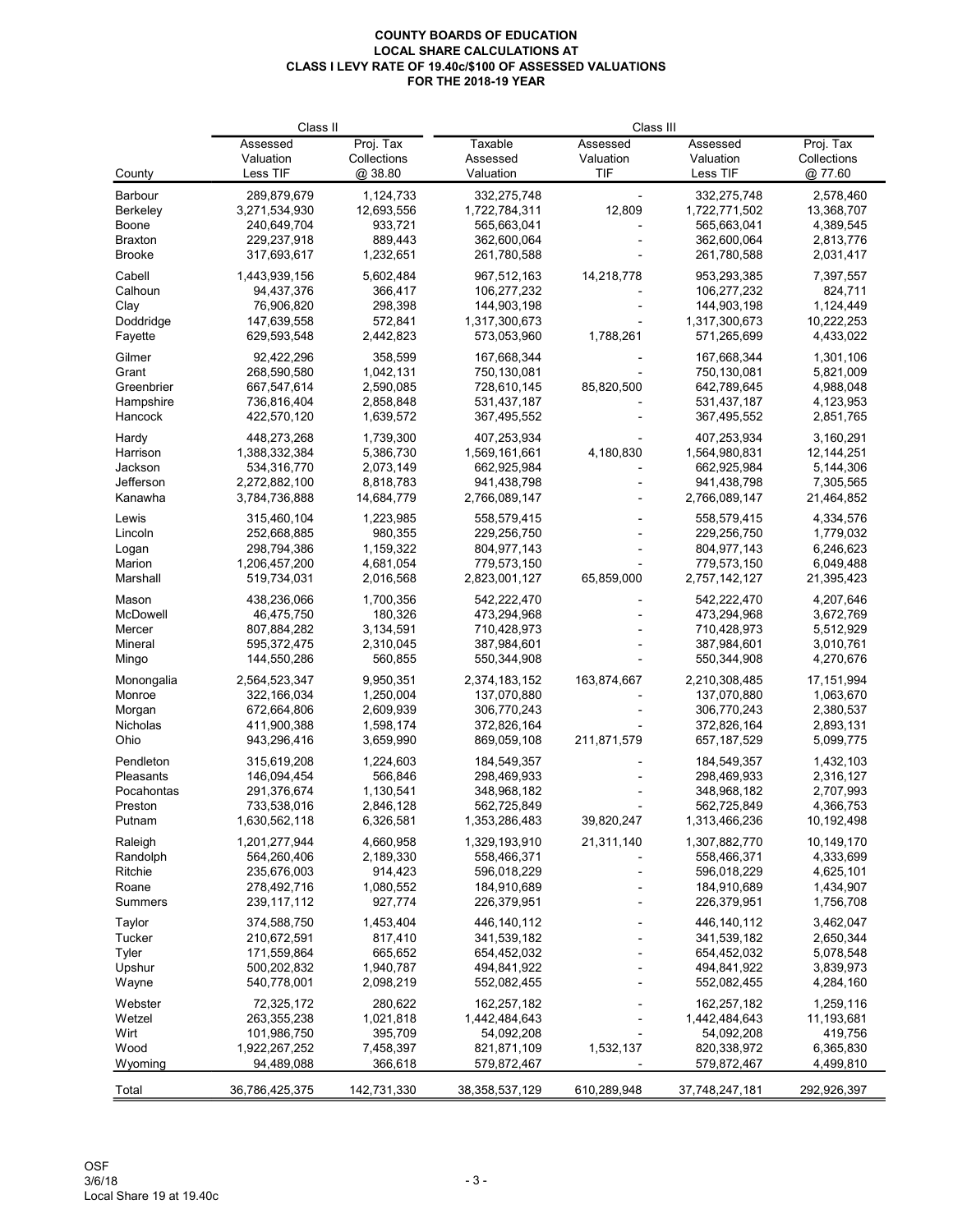|                      |                              | Class IV    | Total                        | Total                   |                                |               |
|----------------------|------------------------------|-------------|------------------------------|-------------------------|--------------------------------|---------------|
|                      | Taxable                      | Assessed    | Assessed                     | Proj. Tax               | Assessed                       | Assessed      |
|                      | Assessed                     | Valuation   | Valuation                    | Collections             | Valuations                     | Valuations    |
| County               | Valuation                    | TIF         | Less TIF                     | @ 77.60                 | Including TIF                  | TIF           |
| Barbour              | 81,185,639                   |             | 81,185,639                   | 630,001                 | 703,341,066                    |               |
| Berkeley             | 477,984,003                  | 11,858,220  | 466, 125, 783                | 3,617,136               | 5,472,303,244                  | 11,871,029    |
| Boone                | 63,201,925                   |             | 63,201,925                   | 490.447                 | 869,514,670                    |               |
| <b>Braxton</b>       | 52,097,831                   |             | 52,097,831                   | 404,279                 | 643,935,813                    |               |
| <b>Brooke</b>        | 472,041,096                  | 22,676,178  | 449,364,918                  | 3,487,072               | 1,051,515,301                  | 22,676,178    |
| Cabell               | 1,215,717,573                | 28,041,334  | 1,187,676,239                | 9,216,368               | 3,633,676,812                  | 48,768,032    |
| Calhoun              | 11,044,152                   |             | 11,044,152                   | 85,703                  | 211,758,760                    |               |
| Clay                 | 10,914,691                   |             | 10,914,691                   | 84,698                  | 232,724,709                    |               |
| Doddridge            | 13,952,206                   |             | 13,952,206                   | 108,269                 | 1,478,892,437                  |               |
| Fayette              | 252,695,436                  |             | 252,695,436                  | 1,960,917               | 1,455,342,944                  | 1,788,261     |
| Gilmer               | 25,979,136                   |             | 25,979,136                   | 201,598                 | 286,069,776                    |               |
| Grant                | 47,004,803                   |             | 47,004,803                   | 364,757                 | 1,065,725,464                  |               |
| Greenbrier           | 252,603,941                  | 9,893,640   | 242,710,301                  | 1,883,432               | 1,874,015,460                  | 320,967,900   |
| Hampshire            | 49,881,702                   |             | 49,881,702                   | 387,082                 | 1,318,135,293                  |               |
| Hancock              | 287,900,736                  |             | 287,900,736                  | 2,234,110               | 1,077,966,408                  |               |
|                      |                              |             |                              |                         |                                |               |
| Hardy                | 99,722,728                   |             | 99,722,728                   | 773,848                 | 955.249.930                    |               |
| Harrison             | 1,073,005,487                | 150,849,699 | 922, 155, 788                | 7,155,929               | 4,061,904,522                  | 186,435,519   |
| Jackson              | 160,420,108                  |             | 160,420,108                  | 1,244,860               | 1,357,662,862                  |               |
| Jefferson<br>Kanawha | 394,218,819<br>3,288,341,947 | 30,433,493  | 394,218,819<br>3,257,908,454 | 3,059,138<br>25,281,370 | 3,608,539,717<br>9,839,167,982 | 30,433,493    |
|                      |                              |             |                              |                         |                                |               |
| Lewis                | 76,425,257                   |             | 76,425,257                   | 593,060                 | 950,464,776                    |               |
| Lincoln              | 21,052,956                   |             | 21,052,956                   | 163,371                 | 502,978,591                    |               |
| Logan                | 122,521,417                  |             | 122,521,417                  | 950,766                 | 1,226,292,946                  |               |
| Marion               | 654,166,505                  | 29,360,741  | 624,805,764                  | 4,848,493               | 2,647,642,245                  | 36,806,131    |
| Marshall             | 370,904,237                  | 2,207,081   | 368,697,156                  | 2,861,090               | 3,713,698,985                  | 68,125,671    |
| Mason                | 102,377,684                  |             | 102,377,684                  | 794,451                 | 1,082,836,220                  |               |
| McDowell             | 82,106,221                   |             | 82,106,221                   | 637,144                 | 601,876,939                    |               |
| Mercer               | 370,251,411                  |             | 370,251,411                  | 2,873,151               | 1,888,564,666                  |               |
| Mineral              | 93,436,834                   |             | 93,436,834                   | 725,070                 | 1,076,793,910                  |               |
| Mingo                | 102,828,658                  |             | 102,828,658                  | 797,950                 | 797,723,852                    |               |
| Monongalia           | 1,166,173,202                | 217,470,774 | 948,702,428                  | 7,361,931               | 6,136,959,631                  | 413,425,371   |
| Monroe               | 19,985,550                   |             | 19,985,550                   | 155,088                 | 479,222,464                    |               |
| Morgan               | 45,491,236                   |             | 45,491,236                   | 353,012                 | 1,024,926,285                  |               |
| Nicholas             | 134,207,454                  |             | 134,207,454                  | 1,041,450               | 918,934,006                    |               |
| Ohio                 | 748,573,047                  | 106,068,738 | 642,504,309                  | 4,985,833               | 2,562,632,221                  | 319,643,967   |
| Pendleton            | 18,812,771                   |             | 18,812,771                   | 145,987                 | 518,981,336                    |               |
| Pleasants            | 45,215,464                   |             | 45,215,464                   | 350,872                 | 489,779,851                    |               |
| Pocahontas           | 36,284,749                   |             | 36,284,749                   | 281,570                 | 676,629,605                    |               |
| Preston              | 136,981,171                  |             | 136,981,171                  | 1,062,974               | 1,433,245,036                  |               |
| Putnam               | 199,091,912                  |             | 199,091,912                  | 1,544,953               | 3,308,718,319                  | 165,598,053   |
| Raleigh              | 538,486,717                  |             | 538,486,717                  | 4,178,657               | 3,170,683,171                  | 123,035,740   |
| Randolph             | 191,098,160                  |             | 191,098,160                  | 1,482,922               | 1,313,824,937                  |               |
| Ritchie              | 58,382,623                   |             | 58,382,623                   | 453,049                 | 890,076,855                    |               |
| Roane                | 50,333,574                   |             | 50,333,574                   | 390,589                 | 513,736,979                    |               |
| Summers              | 59,270,951                   |             | 59,270,951                   | 459,943                 | 524,768,014                    |               |
| Taylor               | 73,404,327                   |             | 73,404,327                   | 569,618                 | 894, 133, 189                  |               |
| Tucker               | 67,638,397                   |             | 67,638,397                   | 524,874                 | 619,850,170                    |               |
| Tyler                | 38,423,759                   |             | 38,423,759                   | 298,168                 | 864,435,655                    |               |
| Upshur               | 139,091,971                  |             | 139,091,971                  | 1,079,354               | 1,134,136,725                  |               |
| Wayne                | 149,895,102                  |             | 149,895,102                  | 1,163,186               | 1,242,755,558                  |               |
|                      |                              |             |                              |                         |                                |               |
| Webster              | 21,672,188                   |             | 21,672,188                   | 168,176                 | 256,254,542                    |               |
| Wetzel               | 149,971,995                  | 860,932     | 149,111,063                  | 1,157,102               | 1,855,811,876                  | 860,932       |
| Wirt                 | 11,545,899                   |             | 11,545,899                   | 89,596                  | 167,624,857                    |               |
| Wood<br>Wyoming      | 804,317,897<br>54,240,659    | 1,422,540   | 802,895,357<br>54,240,659    | 6,230,468<br>420,908    | 3,550,367,608<br>728,602,214   | 4,866,027     |
|                      |                              |             |                              |                         |                                |               |
| Total                | 15,284,575,914               | 611,143,370 | 14,673,432,544               | 113,865,840             | 90,963,407,404                 | 1,755,302,304 |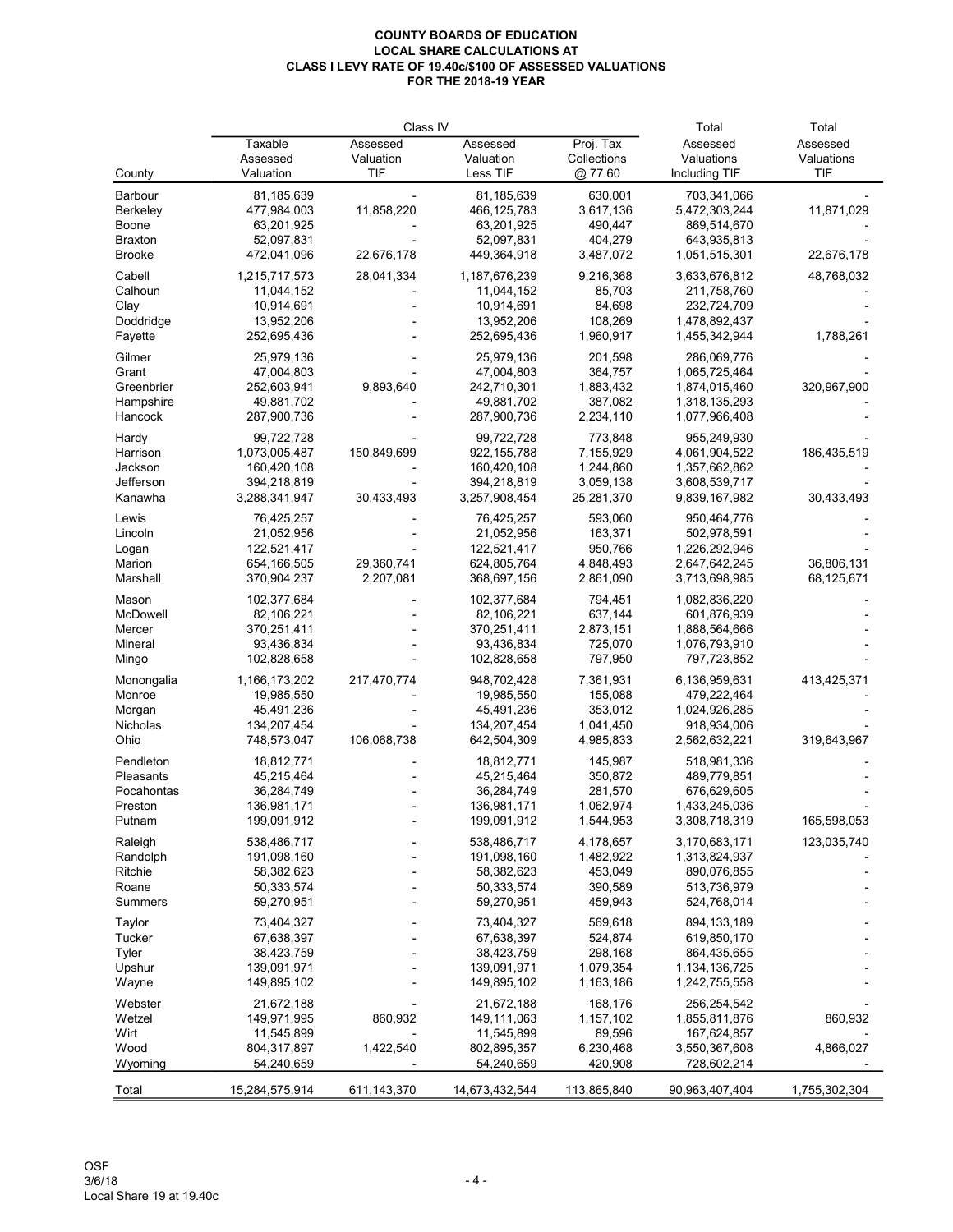|                      |                                |                         |                  |                         | Allow, for         | Proj. Gross             |
|----------------------|--------------------------------|-------------------------|------------------|-------------------------|--------------------|-------------------------|
|                      | Total                          |                         |                  | Proj. Taxes             | Uncollectables,    | <b>Taxes Less</b>       |
|                      | Assessed                       | Total Proj.             | Applicable       | At Applicable           | Exonerations,      | Allowances For          |
|                      | Valuations                     | Gross Tax               | Local Share      | <b>Local Share</b>      | & Discounts        | Uncollected, &          |
| County               | Less TIF                       | Collections             | Percentage       | Percentage              | (4%)               | <b>Discounts</b>        |
| Barbour              | 703,341,066                    | 4,333,194               | 90.00%           | 3,899,875               | 173,328            | 4,159,866               |
| Berkeley             | 5,460,432,215                  | 29,679,399              | 90.00%           | 26,711,459              | 1,187,176          | 28,492,223              |
| Boone                | 869,514,670                    | 5,813,713               | 90.00%           | 5,232,342               | 232,549            | 5,581,164               |
| <b>Braxton</b>       | 643,935,813                    | 4,107,498               | 90.00%           | 3,696,748               | 164,300            | 3,943,198               |
| <b>Brooke</b>        | 1,028,839,123                  | 6,751,140               | 90.00%           | 6,076,026               | 270,046            | 6,481,094               |
| Cabell               | 3,584,908,780                  | 22,216,409              | 90.00%           | 19,994,768              | 888,656            | 21,327,753              |
| Calhoun              | 211,758,760                    | 1,276,831               | 90.00%           | 1,149,148               | 51,073             | 1,225,758               |
| Clay                 | 232,724,709                    | 1,507,545               | 90.00%           | 1,356,791               | 60,302             | 1,447,243               |
| Doddridge            | 1,478,892,437                  | 10,903,363              | 90.00%           | 9,813,027               | 436,135            | 10,467,228              |
| Fayette              | 1,453,554,683                  | 8,836,762               | 90.00%           | 7,953,086               | 353,470            | 8,483,292               |
| Gilmer               | 286,069,776                    | 1,861,303               | 90.00%           | 1,675,173               | 74,452             | 1,786,851               |
| Grant                | 1,065,725,464                  | 7,227,897               | 90.00%           | 6,505,107               | 289,116            | 6,938,781               |
| Greenbrier           | 1,553,047,560                  | 9,461,565               | 90.00%           | 8,515,409               | 378,463            | 9,083,102               |
| Hampshire            | 1,318,135,293                  | 7,369,883               | 90.00%           | 6,632,895               | 294,795            | 7,075,088               |
| Hancock              | 1,077,966,408                  | 6,725,447               | 90.00%           | 6,052,902               | 269,018            | 6,456,429               |
|                      |                                |                         |                  |                         |                    |                         |
| Hardy                | 955,249,930                    | 5,673,439               | 90.00%           | 5,106,095               | 226,938            | 5,446,501               |
| Harrison             | 3,875,469,003                  | 24,686,910              | 90.00%<br>90.00% | 22,218,219              | 987,476            | 23,699,434              |
| Jackson<br>Jefferson | 1,357,662,862                  | 8,462,315<br>19,183,486 | 90.00%           | 7,616,084<br>17,265,137 | 338,493<br>767,339 | 8,123,822<br>18,416,147 |
| Kanawha              | 3,608,539,717<br>9,808,734,489 | 61,431,001              | 90.00%           | 55,287,901              | 2,457,240          | 58,973,761              |
|                      |                                |                         |                  |                         |                    |                         |
| Lewis                | 950,464,776                    | 6,151,621               | 90.00%           | 5,536,459               | 246,065            | 5,905,556               |
| Lincoln              | 502,978,591                    | 2,922,758               | 90.00%           | 2,630,482               | 116,910            | 2,805,848               |
| Logan                | 1,226,292,946                  | 8,356,711               | 90.00%           | 7,521,040               | 334,268            | 8,022,443               |
| Marion               | 2,610,836,114                  | 15,579,035              | 90.00%           | 14,021,132              | 623,161            | 14,955,874              |
| Marshall             | 3,645,573,314                  | 26,273,081              | 90.00%           | 23,645,773              | 1,050,923          | 25,222,158              |
| Mason                | 1,082,836,220                  | 6,702,453               | 90.00%           | 6,032,208               | 268,098            | 6,434,355               |
| <b>McDowell</b>      | 601,876,939                    | 4,490,239               | 90.00%           | 4,041,215               | 179,610            | 4,310,629               |
| Mercer               | 1,888,564,666                  | 11,520,671              | 90.00%           | 10,368,604              | 460,827            | 11,059,844              |
| Mineral              | 1,076,793,910                  | 6,045,876               | 90.00%           | 5,441,288               | 241,835            | 5,804,041               |
| Mingo                | 797,723,852                    | 5,629,481               | 90.00%           | 5,066,533               | 225,179            | 5,404,302               |
| Monongalia           | 5,723,534,260                  | 34,464,276              | 90.00%           | 31,017,848              | 1,378,571          | 33,085,705              |
| Monroe               | 479,222,464                    | 2,468,762               | 90.00%           | 2,221,886               | 98,750             | 2,370,012               |
| Morgan               | 1,024,926,285                  | 5,343,488               | 90.00%           | 4,809,139               | 213,740            | 5,129,748               |
| Nicholas             | 918,934,006                    | 5,532,755               | 90.00%           | 4,979,480               | 221,310            | 5,311,445               |
| Ohio                 | 2,242,988,254                  | 13,745,598              | 90.00%           | 12,371,038              | 549,824            | 13, 195, 774            |
| Pendleton            | 518,981,336                    | 2,802,693               | 90.00%           | 2,522,424               | 112,108            | 2,690,585               |
| Pleasants            | 489,779,851                    | 3,233,845               | 90.00%           | 2,910,461               | 129,354            | 3,104,491               |
| Pocahontas           | 676,629,605                    | 4,120,104               | 90.00%           | 3,708,094               | 164,804            | 3,955,300               |
| Preston              | 1,433,245,036                  | 8,275,855               | 90.00%           | 7,448,270               | 331,034            | 7,944,821               |
| Putnam               | 3, 143, 120, 266               | 18,064,032              | 90.00%           | 16,257,629              | 722,561            | 17,341,471              |
| Raleigh              | 3,047,647,431                  | 18,988,785              | 90.00%           | 17,089,907              | 759,551            | 18,229,234              |
| Randolph             | 1,313,824,937                  | 8,005,951               | 90.00%           | 7,205,356               | 320,238            | 7,685,713               |
| Ritchie              | 890,076,855                    | 5,992,573               | 90.00%           | 5,393,316               | 239,703            | 5,752,870               |
| Roane                | 513,736,979                    | 2,906,048               | 90.00%           | 2,615,443               | 116,242            | 2,789,806               |
| Summers              | 524,768,014                    | 3,144,425               | 90.00%           | 2,829,983               | 125,777            | 3,018,648               |
|                      |                                |                         |                  |                         |                    |                         |
| Taylor<br>Tucker     | 894, 133, 189<br>619,850,170   | 5,485,069<br>3,992,628  | 90.00%<br>90.00% | 4,936,562<br>3,593,365  | 219,403<br>159,705 | 5,265,666<br>3,832,923  |
| Tyler                | 864,435,655                    | 6,042,368               | 90.00%           | 5,438,131               | 241,695            | 5,800,673               |
| Upshur               | 1,134,136,725                  | 6,860,114               | 90.00%           | 6,174,103               | 274,405            | 6,585,709               |
| Wayne                | 1,242,755,558                  | 7,545,565               | 90.00%           | 6,791,009               | 301,823            | 7,243,742               |
|                      |                                |                         |                  |                         |                    |                         |
| Webster              | 256,254,542                    | 1,707,914               | 90.00%           | 1,537,123               | 68,317             | 1,639,597               |
| Wetzel               | 1,854,950,944                  | 13,372,601              | 90.00%           | 12,035,341              | 534,904            | 12,837,697              |
| Wirt                 | 167,624,857                    | 905,061                 | 90.00%           | 814,555                 | 36,202             | 868,859                 |
| Wood                 | 3,545,501,581                  | 20,054,695              | 90.00%           | 18,049,226              | 802,188            | 19,252,507              |
| Wyoming              | 728,602,214                    | 5,287,336               | 90.00%           | 4,758,602               | 211,493            | 5,075,843               |
| Total                | 89,208,105,100                 | 549,523,567             |                  | 494,571,217             | 21,980,943         | 527,542,624             |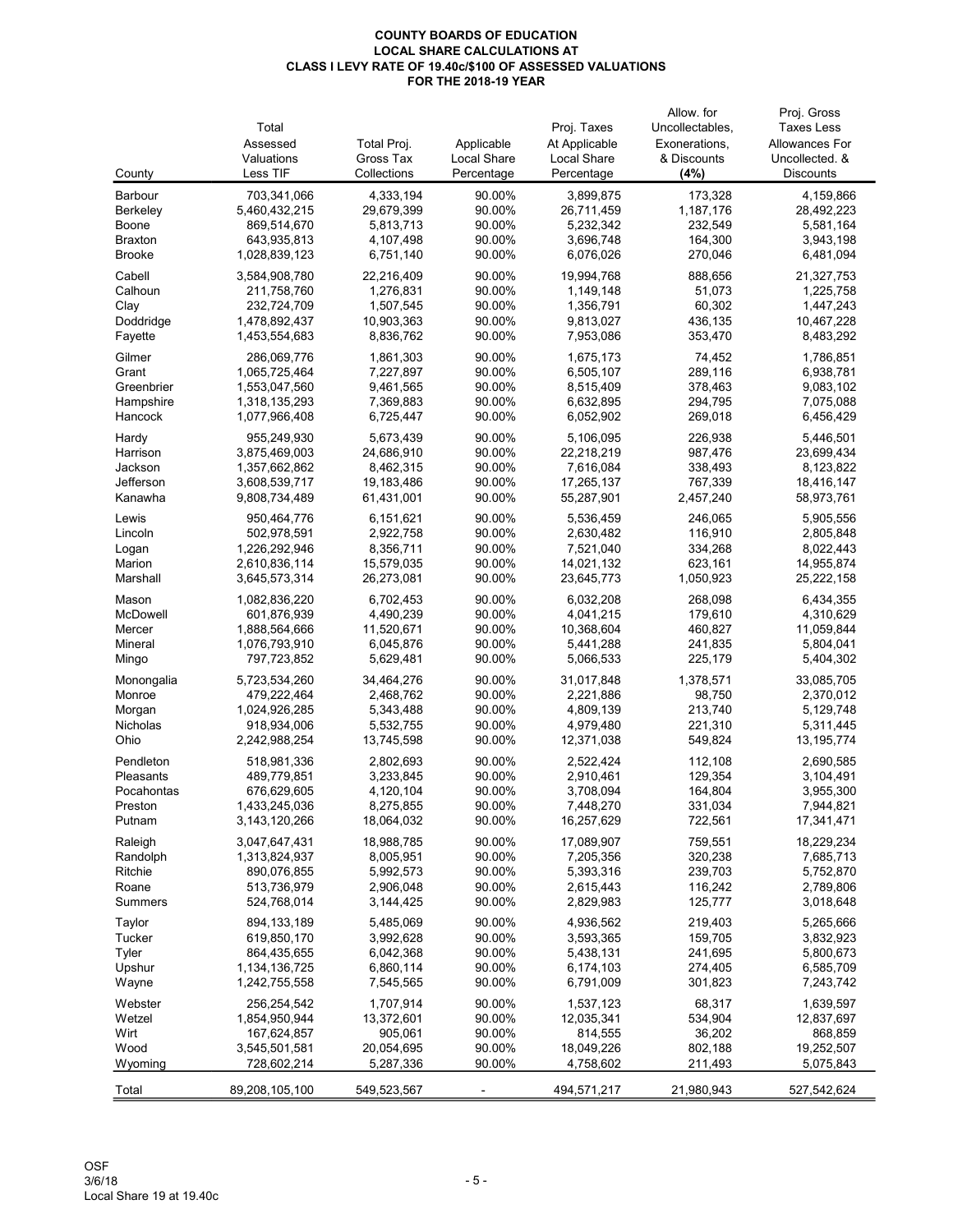|                         | Assessor's |                |                       |                |                     |
|-------------------------|------------|----------------|-----------------------|----------------|---------------------|
|                         | Valuation  | Allowance      | Growth                |                |                     |
|                         | Fund       | For Assessor's | Counties              | Adjustment     |                     |
|                         | Percent    | Valuation      | School                | to Cap LS      | <b>Local Share</b>  |
| County                  | 2018-19    | Fund           | <b>Facilities Act</b> | at Step 8      | <b>Calculations</b> |
| Barbour                 | 2.00%      | 83,197         |                       |                | 3,643,350           |
| Berkeley                | 2.00%      | 569,844        | 713,702               |                | 24,240,737          |
|                         | 2.00%      | 111,623        |                       |                |                     |
| Boone<br><b>Braxton</b> | 2.00%      | 78,864         |                       |                | 4,888,170           |
|                         |            |                |                       |                | 3,453,584           |
| <b>Brooke</b>           | 1.75%      | 113,419        |                       |                | 5,692,561           |
| Cabell                  | 1.80%      | 383,900        |                       |                | 18,722,212          |
| Calhoun                 | 2.00%      | 24,515         |                       |                | 1,073,560           |
| Clay                    | 2.00%      | 28,945         |                       |                | 1,267,544           |
| Doddridge               | 1.00%      | 104,672        |                       | 1,838,416      | 7,433,804           |
| Fayette                 | 2.00%      | 169,666        |                       |                | 7,429,950           |
|                         |            |                |                       |                |                     |
| Gilmer                  | 2.00%      | 35,737         |                       |                | 1,564,984           |
| Grant                   | 1.85%      | 128,367        |                       |                | 6,087,624           |
| Greenbrier              | 2.00%      | 181,662        |                       |                | 7,955,284           |
| Hampshire               | 2.00%      | 141,502        |                       |                | 6,196,598           |
| Hancock                 | 1.50%      | 96,846         |                       |                | 5,687,038           |
| Hardy                   | 1.80%      | 98,037         |                       |                | 4,781,120           |
| Harrison                | 2.00%      | 473,989        |                       |                | 20,756,754          |
| Jackson                 | 2.00%      | 162,476        |                       |                | 7,115,115           |
| Jefferson               | 1.80%      | 331,491        | 268,850               |                | 15,897,457          |
| Kanawha                 | 2.00%      | 1,179,475      |                       |                | 51,651,186          |
|                         |            |                |                       |                |                     |
| Lewis                   | 2.00%      | 118,111        |                       |                | 5,172,283           |
| Lincoln                 | 2.00%      | 56,117         |                       |                | 2,457,455           |
| Logan                   | 2.00%      | 160,449        |                       |                | 7,026,323           |
| Marion                  | 1.50%      | 224,338        |                       |                | 13,173,633          |
| Marshall                | 1.75%      | 441,388        |                       |                | 22, 153, 462        |
| Mason                   | 2.00%      | 128,687        |                       |                | 5,635,423           |
| McDowell                | 2.00%      | 86,213         |                       |                | 3,775,392           |
| Mercer                  | 2.00%      | 221,197        |                       |                | 9,686,580           |
|                         |            |                |                       |                |                     |
| Mineral                 | 2.00%      | 116,081        |                       |                | 5,083,372           |
| Mingo                   | 2.00%      | 108,086        |                       |                | 4,733,268           |
| Monongalia              | 2.00%      | 661,714        | 1,017,063             |                | 27,960,500          |
| Monroe                  | 2.00%      | 47,400         |                       |                | 2,075,736           |
| Morgan                  | 2.00%      | 102,595        |                       |                | 4,492,804           |
| Nicholas                | 2.00%      | 106,229        |                       |                | 4,651,941           |
| Ohio                    | 2.00%      | 263,915        |                       |                | 11,557,299          |
| Pendleton               | 2.00%      | 53,812         |                       |                | 2,356,504           |
| Pleasants               | 2.00%      | 62,090         |                       |                |                     |
|                         |            |                |                       |                | 2,719,017           |
| Pocahontas              | 2.00%      | 79,106         |                       |                | 3,464,184           |
| Preston                 | 2.00%      | 158,896        |                       | $\blacksquare$ | 6,958,340           |
| Putnam                  | 2.00%      | 346,829        |                       |                | 15,188,239          |
| Raleigh                 | 2.00%      | 364,585        |                       |                | 15,965,771          |
| Randolph                | 2.00%      | 153,714        |                       |                | 6,731,404           |
| Ritchie                 | 2.00%      | 115,057        |                       |                | 5,038,556           |
| Roane                   | 2.00%      | 55,796         |                       |                | 2,443,405           |
| <b>Summers</b>          | 1.85%      | 55,845         |                       |                | 2,648,361           |
|                         |            |                |                       |                |                     |
| Taylor                  | 2.00%      | 105,313        |                       |                | 4,611,846           |
| Tucker                  | 1.85%      | 70,909         |                       |                | 3,362,751           |
| Tyler                   | 2.00%      | 116,013        |                       |                | 5,080,423           |
| Upshur                  | 2.00%      | 131,714        |                       |                | 5,767,984           |
| Wayne                   | 2.00%      | 144,875        |                       |                | 6,344,311           |
| Webster                 | 2.00%      | 32,792         |                       |                | 1,436,014           |
| Wetzel                  | 1.85%      | 237,497        |                       |                | 11,262,940          |
| Wirt                    | 2.00%      | 17,377         |                       |                | 760,976             |
| Wood                    | 2.00%      | 385,050        |                       |                | 16,861,988          |
| Wyoming                 | 2.00%      | 101,517        |                       |                | 4,445,592           |
|                         |            |                |                       |                |                     |
| Total                   | 1.92%      | 10,129,534     | 1,999,615             | 1,838,416      | 458,622,709         |